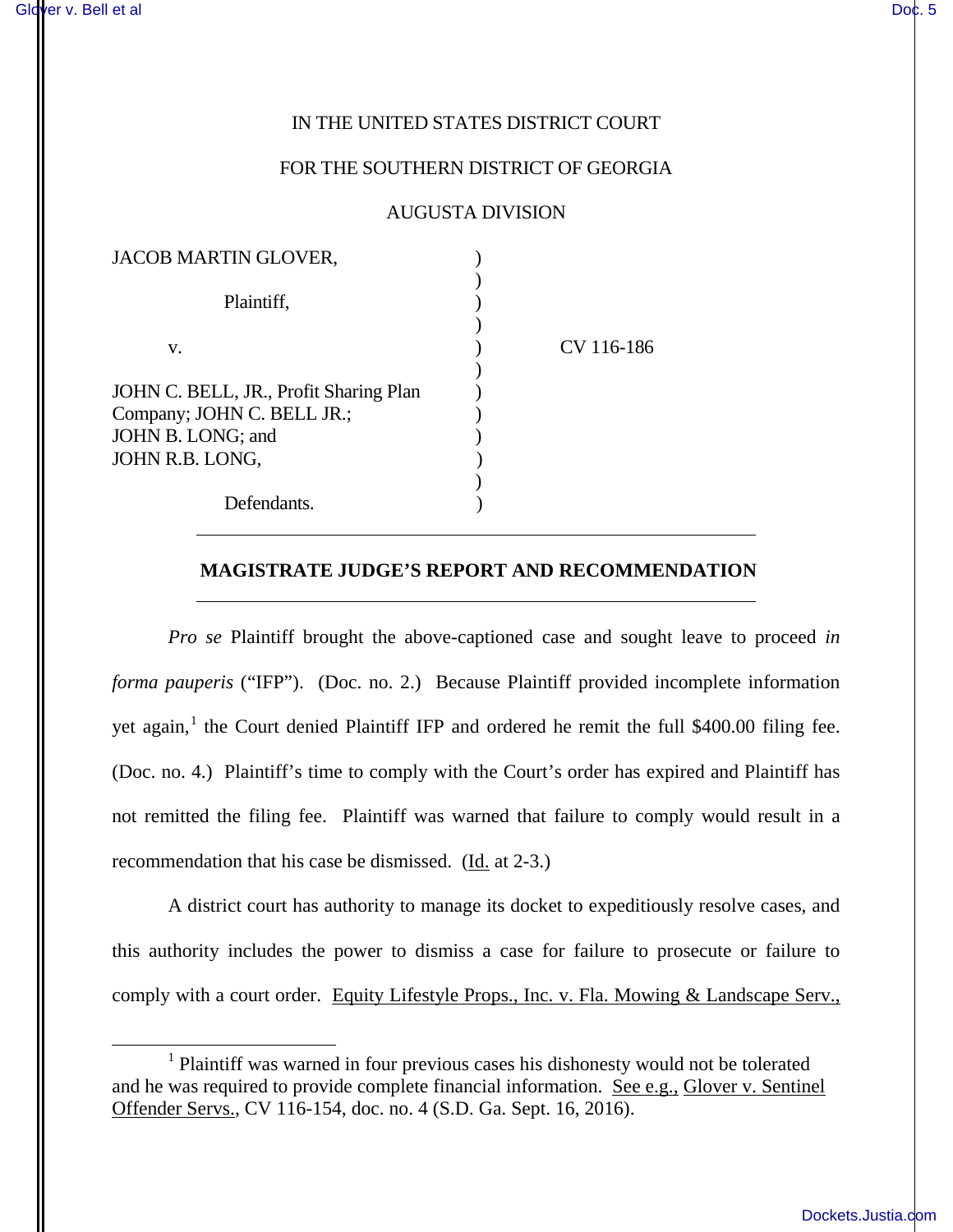Inc., 556 F.3d 1232, 1240 (11th Cir. 2009) (citing Fed. R. Civ. P. 41(b)); see also Hyler v. Reynolds Metal Co., 434 F.2d 1064, 1065 (5th Cir. 1970) ("It is well settled that a district court has inherent power to dismiss a case for failure to prosecute . . . ."). Moreover, the Local Rules of the Southern District of Georgia dictate that an "assigned Judge may, after notice to counsel of record, *sua sponte* . . . dismiss any action for want of prosecution, with or without prejudice . . . [for] failure to prosecute a civil action with reasonable promptness." Loc. R. 41.1(c). Finally, "dismissal without prejudice [is] appropriate" pursuant to Rule 41(b) where a plaintiff has failed to comply with a court order, "especially where the litigant has been forewarned." Owens v. Pinellas Cnty. Sheriff's Dep't, 331 F. App'x 654, 655 (11th Cir. 2009) (citing Moon v. Newsome, 863 F.2d 835, 837 (11th Cir. 1989)).

Here, because Plaintiff has failed to comply with the Court's order requiring him to remit the filing fee, dismissal without prejudice is appropriate. Owens, 331 F. App'x at 655. The Court recognizes Plaintiff is proceeding *pro se* and acknowledges courts have voiced a dislike for the harshness of dismissing a *pro se* case with prejudice prior to an adjudication on the merits. See, e.g., Minnette v. Time Warner, 997 F.2d 1023, 1027 (2d Cir. 1993); Dickson v. Ga. State Bd. of Pardons & Paroles, No. 1:06-CV-1310-JTC, 2007 WL 2904168, at \*6 (N.D. Ga. Oct. 3, 2007). Thus, the Court is not persuaded that it would be appropriate to dismiss the instant action with prejudice. The Court is not permanently barring Plaintiff from bringing a meritorious claim. It is simply recommending dismissing the case without prejudice until such time as Plaintiff is willing to file his case and pursue it.

Accordingly, the Court **REPORTS** and **RECOMMENDS** that this case be